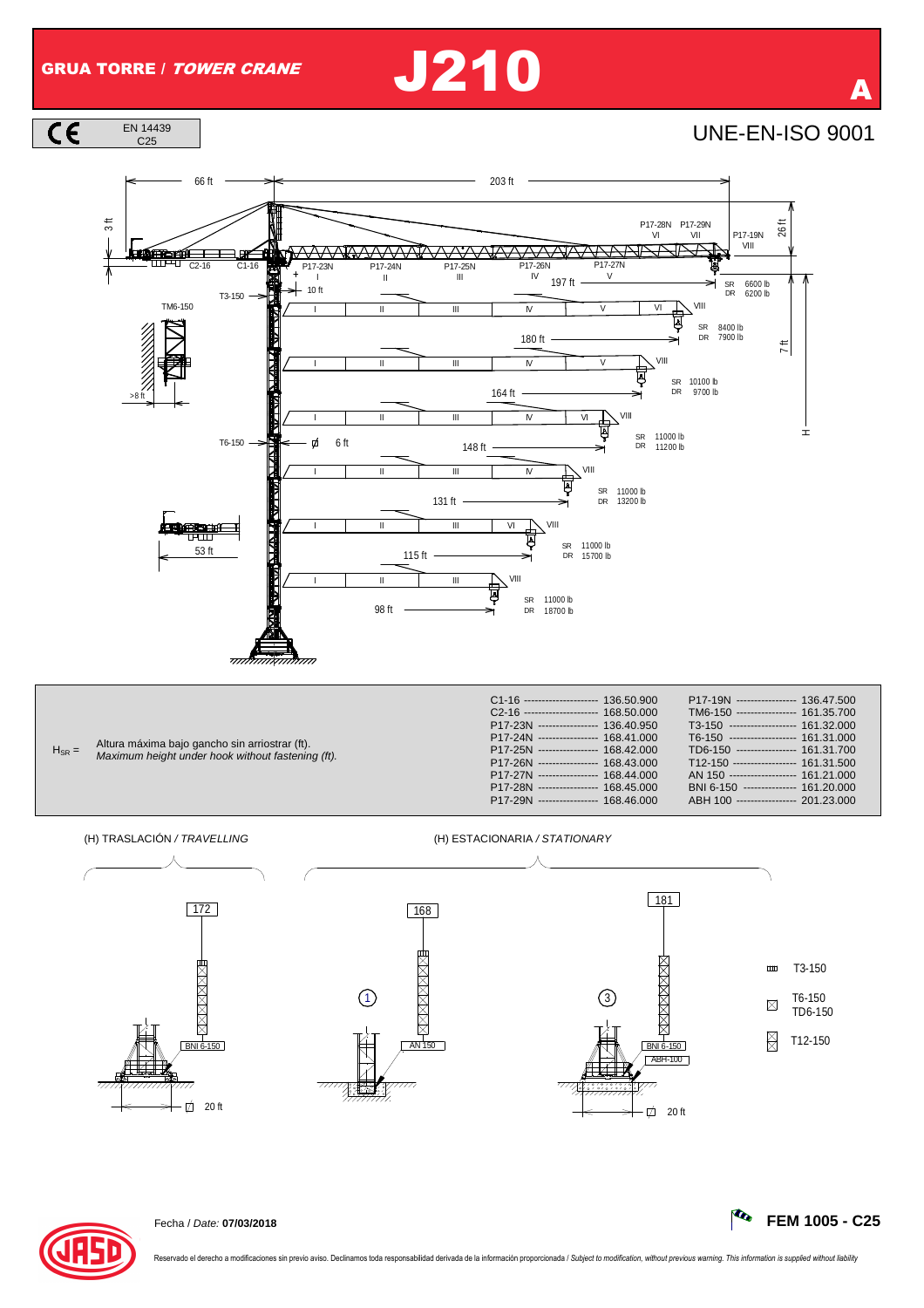|                                                                                                                                                                                                                       | <b>J210.A</b><br><b>CARGAS / LOADS</b>                             |       |                                           |       |       |       |      |      |  |  |  |  |  |
|-----------------------------------------------------------------------------------------------------------------------------------------------------------------------------------------------------------------------|--------------------------------------------------------------------|-------|-------------------------------------------|-------|-------|-------|------|------|--|--|--|--|--|
| مہم                                                                                                                                                                                                                   | Cargas máximas / Maximum loads<br><b>SR-11000 lb</b><br>ST-SR (lb) |       |                                           |       |       |       |      |      |  |  |  |  |  |
| $\Box$                                                                                                                                                                                                                | 11000 lb                                                           |       | Alcance del gancho [ft] / Hook reach [ft] |       |       |       |      |      |  |  |  |  |  |
| $[ft] % \begin{center} % \includegraphics[width=\linewidth]{imagesSupplemental_3.png} % \end{center} % \caption { % Our method is used for the method. % The method is used in the text. % } % \label{fig:example} %$ | $@$ (ft)                                                           | 98    | 115                                       | 131   | 148   | 164   | 180  | 197  |  |  |  |  |  |
| 197 ft                                                                                                                                                                                                                | 131f                                                               | 11000 | 11000                                     | 11000 | 9500  | 8400  | 7400 | 6600 |  |  |  |  |  |
| 180 ft                                                                                                                                                                                                                | 144 ft                                                             | 11000 | 11000                                     | 11000 | 10700 | 9400  | 8400 |      |  |  |  |  |  |
| 164 ft                                                                                                                                                                                                                | 153 ft                                                             | 11000 | 11000                                     | 11000 | 11000 | 10100 |      |      |  |  |  |  |  |
| 148 ft                                                                                                                                                                                                                | 148 ft                                                             | 11000 | 11000                                     | 11000 | 11000 |       |      |      |  |  |  |  |  |
| 131 ft                                                                                                                                                                                                                | 131 ft                                                             | 11000 | 11000                                     | 11000 |       |       |      |      |  |  |  |  |  |
| 115 ft                                                                                                                                                                                                                | 115 $ft$                                                           | 11000 | 11000                                     |       |       |       |      |      |  |  |  |  |  |
| 98 ft                                                                                                                                                                                                                 | 98 ft                                                              | 11000 |                                           |       |       |       |      |      |  |  |  |  |  |

| $b:\frac{1}{2}$ | ST-DR (lb) | Cargas máximas / Maximum loads<br>DR-22000 lb |       |       |       |       |       |      |      |      |  |
|-----------------|------------|-----------------------------------------------|-------|-------|-------|-------|-------|------|------|------|--|
| $\sqrt{2}$      | 22000 lb   | Alcance del gancho [ft] / Hook reach [ft]     |       |       |       |       |       |      |      |      |  |
| [ft]            | $@$ (ft)   | 66                                            | 82    | 98    | 115   | 131   | 148   | 164  | 180  | 197  |  |
| 197 ft          | 71 ft      | 22000                                         | 18700 | 15100 | 12600 | 10600 | 9100  | 8000 | 7000 | 6200 |  |
| 180 ft          | 78 ft      | 22000                                         | 20800 | 16900 | 14100 | 11900 | 10300 | 9000 | 7900 |      |  |
| 164 ft          | 82 ft      | 22000                                         | 22000 | 18000 | 15000 | 12800 | 11100 | 9700 |      |      |  |
| 148 ft          | 83 ft      | 22000                                         | 22000 | 18200 | 15200 | 13000 | 11200 |      |      |      |  |
| 131 ft          | 85 ft      | 22000                                         | 22000 | 18600 | 15500 | 13200 |       |      |      |      |  |
| 115 ft          | 85 ft      | 22000                                         | 22000 | 18700 | 15700 |       |       |      |      |      |  |
| 98 ft           | 85 ft      | 22000                                         | 22000 | 18700 |       |       |       |      |      |      |  |

| <b>J210.A</b><br><b>CARACTERISTICAS DE MECANISMOS / MECHANISMS FEATURES</b> |                                                                                                                                                |                                           |                                                                                                                                         |                             |                                                                                     |                                                    |                               |  |  |
|-----------------------------------------------------------------------------|------------------------------------------------------------------------------------------------------------------------------------------------|-------------------------------------------|-----------------------------------------------------------------------------------------------------------------------------------------|-----------------------------|-------------------------------------------------------------------------------------|----------------------------------------------------|-------------------------------|--|--|
|                                                                             |                                                                                                                                                |                                           | ÇІ                                                                                                                                      |                             |                                                                                     |                                                    |                               |  |  |
| *opcional<br>*optional                                                      | *EC3350VF<br>24.3 kW                                                                                                                           | <b>EC4860</b><br>35.3 kW                  | *EC6080VF<br>44.1 kW                                                                                                                    | <b>TG2020VF</b><br>2x7,3 kW | <b>OG1507VF</b><br>2x5,5 kW                                                         | <b>TC590VF</b><br>4 kW                             | <b>TH2006</b><br><b>15 kW</b> |  |  |
| $\mathsf{I}$<br>ft/min                                                      | lb<br>5500 ft -- 164 ft/min<br>11000 ft -- 82 ft/min<br>11000<br>8800<br>6600<br>4400<br>66<br>98<br>131<br>164<br>ft/min                      | 5500<br>11000<br>11000<br>197<br>98<br>23 | 5500 lb -- 262 ft/min<br>Ib<br>11000 lb -- 131 ft/min<br>11000<br>8800<br>6600<br>4400<br>262<br>197<br>131<br>ft/min                   | 066<br>ft/min               | 00.7<br>r/min<br>sl/min                                                             | 11000<br>0295<br>ft/min<br>22000<br>0148<br>ft/min | $\overline{2}$<br>ft/min      |  |  |
| h<br>$\mathsf{I}$<br>ft/min                                                 | 11000 lb -- 85 ft/min.<br>Ib<br>22000 lb -- 41 ft/min.<br>22000<br>19800<br>17600<br>15400<br>13200<br>11000<br>33<br>66<br>82<br>49<br>ft/min | 22000<br>11000<br>22000<br>98<br>49<br>11 | lb<br>11000 lb --131 ft/min<br>22000 lb -- 66 ft/min<br>22000<br>19800<br>17600<br>17600<br>15400<br>13200<br>98<br>131<br>66<br>ft/min | lg<br>480V<br>60Hz          | EC3350VF: AMPERAGE = 66 A<br>EC4860: AMPERAGE = 91 A<br>$EC6080VF: AMPERAGE = 96 A$ |                                                    |                               |  |  |
|                                                                             | SR 1063 ft<br>$\leq$<br>H.<br>DR 531 ft<br>H                                                                                                   | $H \leq$                                  | <b>SR</b><br>1752 ft<br><b>DR</b><br>876 ft                                                                                             | f.                          | 'lb                                                                                 |                                                    | →H                            |  |  |



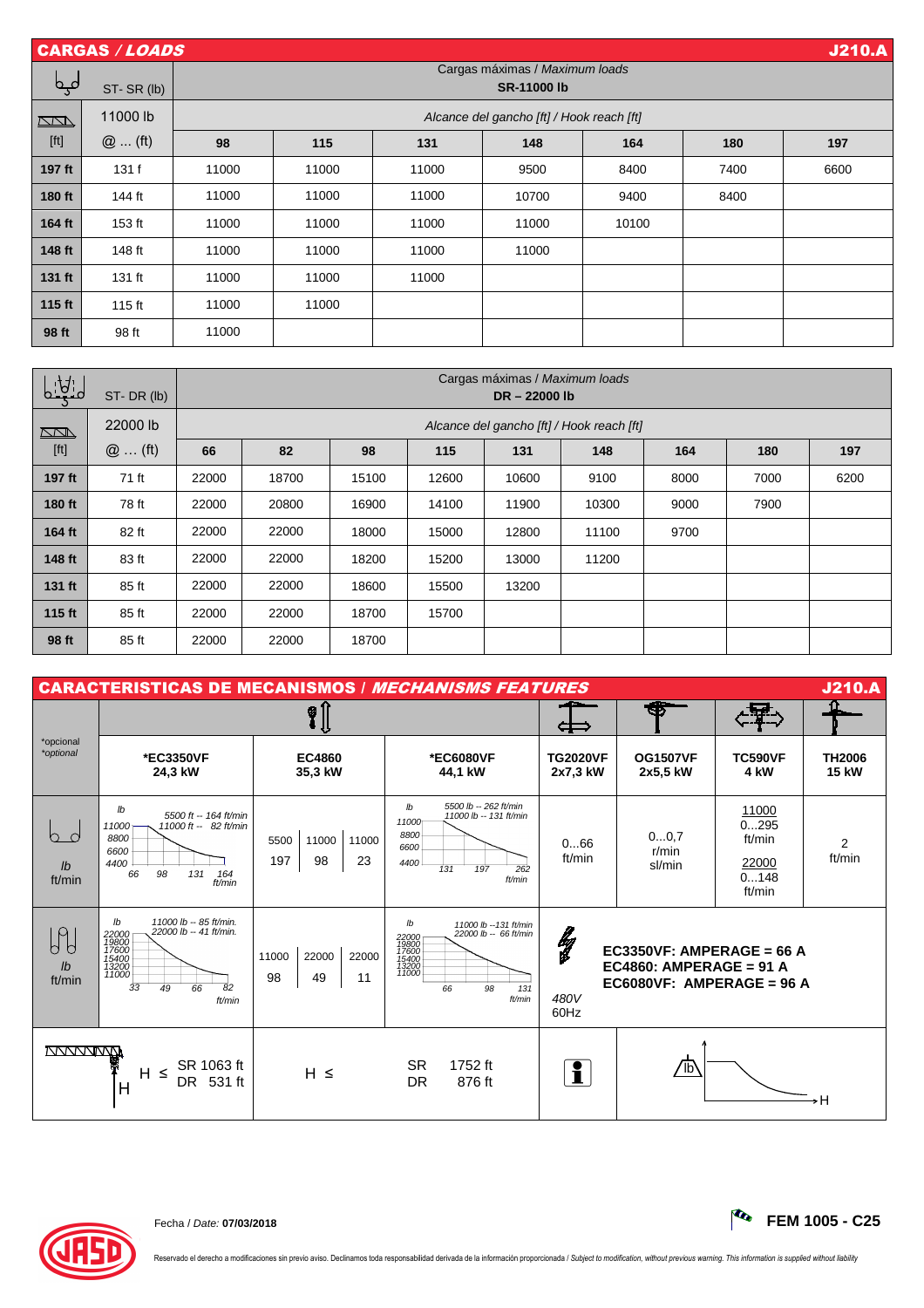| <b>LISTA DE EMBARQUE / PACKING LIST</b>                                                                                                                         |         |                                |                      | <b>J210.A</b>                             |                                                             |                                                      |                                                      |                                                             |
|-----------------------------------------------------------------------------------------------------------------------------------------------------------------|---------|--------------------------------|----------------------|-------------------------------------------|-------------------------------------------------------------|------------------------------------------------------|------------------------------------------------------|-------------------------------------------------------------|
| <b>DENOMINACIÓN / DENOMINATION</b>                                                                                                                              |         |                                |                      |                                           | $L$ [ft]                                                    | A [ft]                                               | H[ft]                                                | P / W[lb]                                                   |
| Torre inferior / Lower tower<br>TI-6-150                                                                                                                        |         |                                |                      |                                           | 20,3                                                        | 7,2                                                  | 7,2                                                  | 7800                                                        |
| T6-150<br>TD6-150<br>Torre / Tower<br>T3-150<br>T12-150                                                                                                         |         |                                |                      |                                           | 20,3<br>20,3<br>10,7<br>39,4                                | 6,1<br>6,1<br>6,1<br>6,1                             | 6,1<br>6,1<br>6,1<br>6,1                             | 6100<br>6500<br>3400<br>11400                               |
| Torre asiento pista + base punta de torre + orientación<br>Slewing table + tower head base + slewing mechanism                                                  |         |                                |                      |                                           | 15,3                                                        | 7,7                                                  | 7,5                                                  | 12300                                                       |
| Punta de torre / Tower head                                                                                                                                     |         |                                |                      | M                                         | 25,2                                                        | 3,9                                                  | 5,4                                                  | 5900                                                        |
| Conjunto asiento pista, punta de torre, orientación<br>Slewing table assembl +, tower head + slewing                                                            |         |                                |                      |                                           | 11,490                                                      | 2,920                                                | 2,710                                                | 18700                                                       |
| P17-23N (I)<br>P17-24N (II)<br>P17-25N (III)<br>Tramo de pluma<br>P17-26N (IV)<br>Jib section<br>P17-27N (V)<br>P17-28N (VI)<br>P17-29N (VII)<br>P17-19N (VIII) |         |                                | <u>MWWWWWWWWWWWW</u> |                                           | 28,9<br>33,4<br>33,4<br>33,4<br>33,4<br>17,3<br>17,3<br>7,3 | 5,7<br>5,2<br>5,2<br>5,2<br>5,2<br>5,2<br>5,2<br>5,7 | 6,6<br>6,3<br>6,6<br>6,5<br>6,5<br>6,2<br>6,2<br>7,2 | 3400<br>3700<br>3600<br>3100<br>3000<br>1500<br>1100<br>750 |
| Polipasto / Hook assembly                                                                                                                                       |         |                                | SR/<br>DR            | H<br>Ķ                                    | 4,6                                                         | 1,8                                                  | 3,0                                                  | 900                                                         |
| Tirante sostén pluma / Jib support                                                                                                                              |         | 2x<br>2x<br>1x                 |                      | x                                         | 20,2<br>20,2<br>16,3                                        | 1,2<br>1,2<br>1,2                                    | 1,9<br>1,9<br>0,8                                    | 3300<br>3100<br>1600                                        |
| Carro / Trolley                                                                                                                                                 |         | SR/DR                          |                      |                                           | 5,9                                                         | 7,9                                                  | 5,2                                                  | 1000                                                        |
| Contrapluma con plataformas / Counterjib with platforms                                                                                                         |         |                                |                      |                                           | 39,8                                                        | 9,8                                                  | 1,9                                                  | 5600                                                        |
| Prolongación contrapluma con plataforma / Counterjib extension with platform                                                                                    |         |                                |                      |                                           | 14,1                                                        | 5,7                                                  | 1,1                                                  | 1400                                                        |
| Plataforma y cabina / Platform and cabin                                                                                                                        |         |                                |                      |                                           | 12,3                                                        | 6,7                                                  | 7,9                                                  | 2800                                                        |
| Soporte y elevación (sin cable) / Support and hoisting (without rope)                                                                                           |         | EC3350VF<br>EC4860<br>EC6080VF |                      |                                           | 10,6<br>10,6<br>10,6                                        | 5,5<br>5,5<br>5,5                                    | 5,1<br>6,3<br>6,4                                    | 5500<br>6200<br>6200                                        |
| Estructura torre de montaje / Jacking cage structure                                                                                                            | TM6-150 |                                |                      | x                                         | 33,9                                                        | 7,9                                                  | 7,6                                                  | 7700                                                        |
| Lastre / Ballast                                                                                                                                                |         |                                | $-L -$               | $\mathbf{r}$<br>□⊥<br>$\perp$ $\perp$ $A$ | 12,5                                                        | 1,9                                                  | 4,9                                                  | 13200                                                       |

| LASTRES INFERIORES / LOWER BALLASTS / |          |        |        |                 |  |  |  |  |  |
|---------------------------------------|----------|--------|--------|-----------------|--|--|--|--|--|
| <b>BNI 6-150</b>                      | H(ft)    | 96     | 134    | 18 <sup>7</sup> |  |  |  |  |  |
|                                       | $P$ (lb) | 105800 | 132300 | 185200          |  |  |  |  |  |

H: Altura bajo gancho / Height under hook<br>Para alturas intermedias tomar el lastre correspondiente a la altura superior */ For intermediate heights take the ballast corresponding to the higher heigh*t